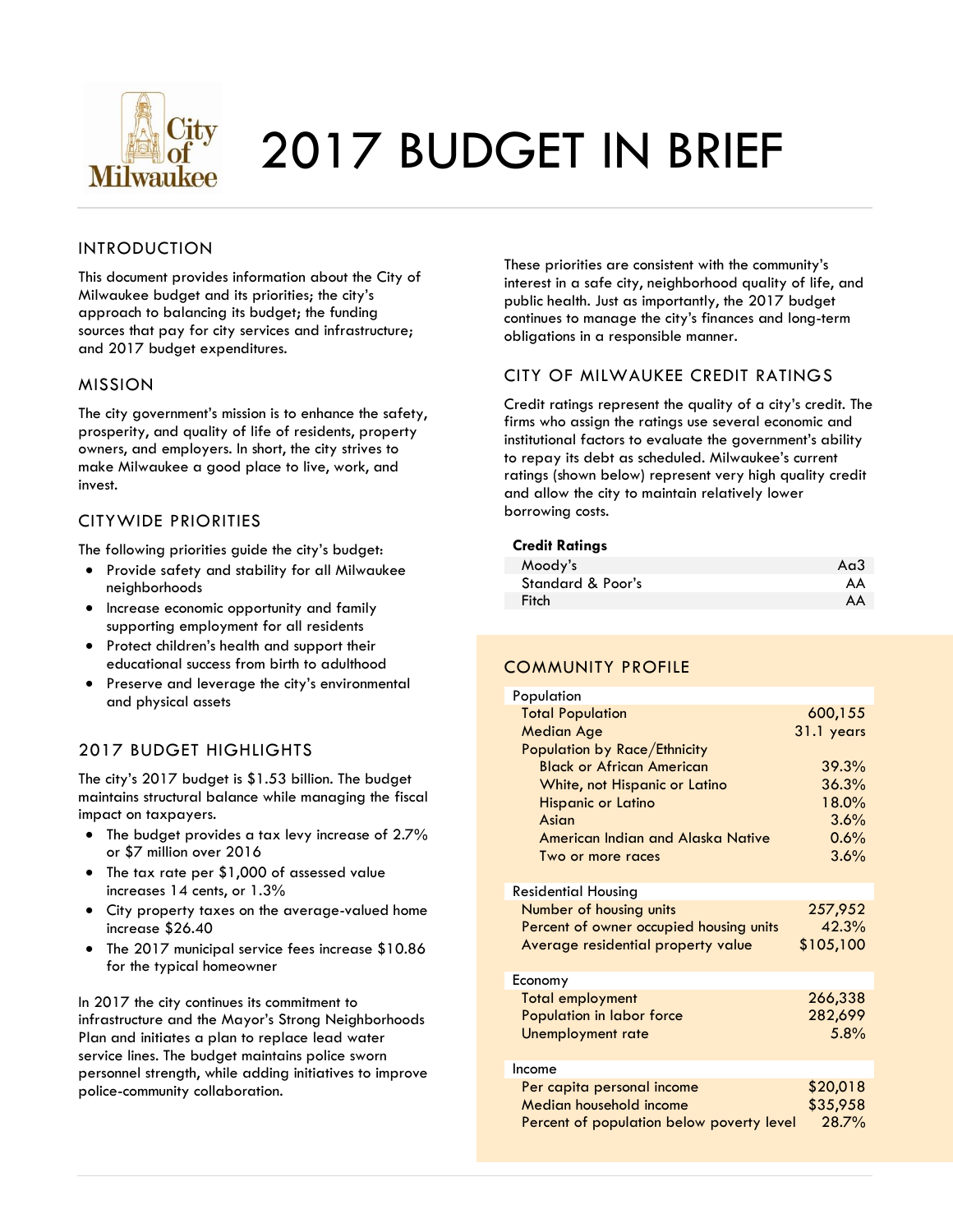## BUDGET OVERVIEW

The city's budget provides an operational plan for delivering services to the community. The budget establishes expenditures and revenues, subject to State statutory restrictions. Milwaukee adopts an annual balanced budget, which means that revenues meet expenditures.

#### STRUCTURAL BALANCE

The city faces a persistent challenge of achieving "structural balance". Structural balance is a government's ability to fund existing expenditures over time with its projected ongoing revenues. A gap between existing expenditures and ongoing revenues is referred to as a "structural imbalance".

In recent years the city has made significant structural improvements to its budget. However, challenges remain, including State aid decreases, the ongoing need for employer pension contributions, and debt service for increased commitments to infrastructure and neighborhood improvements.

#### FINANCIAL OBJECTIVES

As the city develops the annual budget, it has two primary financial objectives:

- 1. Provide mission critical services while limiting the increase in tax levy and municipal service charges on the typical residential property to 3% or less.
- 2. Manage long term obligations such as core infrastructure, debt, and pension benefits in a manner that stabilizes ongoing funding requirements.

#### BUDGET STRATEGIES

The city's strategy to achieve structural balance includes three main components:

- **Resize**: Reduce the scale of city government operations
- **Restructure**: Increase productivity and reduce staffing through technology, automation, and functional consolidations
- **Reinvest**: Make strategic investments in equipment, data applications, process improvements, and people; and engage in redevelopment to improve the tax base and economic opportunities

#### BUDGET PROCESS

**Departmental Budget Requests** *Mid-Mar. to 2nd Tue. in May*

City departments review operational needs for the next year and submit budget requests to the Budget Office.

**Budget Review** *Mid-May to September*

The Budget Office reviews all budget requests and prepares recommendations for the Mayor's consideration.

#### **Mayor's Public Hearing on the Proposed Budget** *August*

The Mayor holds a public hearing to provide an opportunity for citizens to ask questions and make comments and recommendations regarding the upcoming budget.

**Executive Budget Presentation**  *September 28 Deadline*

On or before September 28<sup>th</sup>, the Mayor presents his Proposed Executive Budget to the Common Council.

#### **Legislative Hearings**  *October*

The Finance and Personnel Committee reviews the Proposed Executive Budget on behalf of the Common Council. The Committee reviews each departmental budget separately, getting input from the departments and the Budget Director, and requesting additional information as necessary.

The Finance and Personnel Committee may propose amendments to the Executive Budget for consideration by the Common Council. In addition, individual Council members may sponsor amendments to the proposed budget.

#### **Public Hearing • Early October**

The Mayor and Common Council hold a joint public hearing on the budget prior to budget adoption. All interested parties have an opportunity to comment on the budget during the hearing.

#### **Budget Adoption** *November 14 Deadline*

On or before November 14<sup>th</sup>, the Common Council meets to review the Finance and Personnel Committee's recommendations; accepts, rejects, or modifies amendments as proposed; and adopts the budget.

After the Common Council has adopted the budget, it is forwarded to the Mayor for signature. Within seven working days the Mayor may sign the budget or veto individual line items. Mayoral vetoes are returned to the Council for a vote to either sustain or override the veto. The budget becomes final when it has been signed by the Mayor and returned to the Council without vetoes.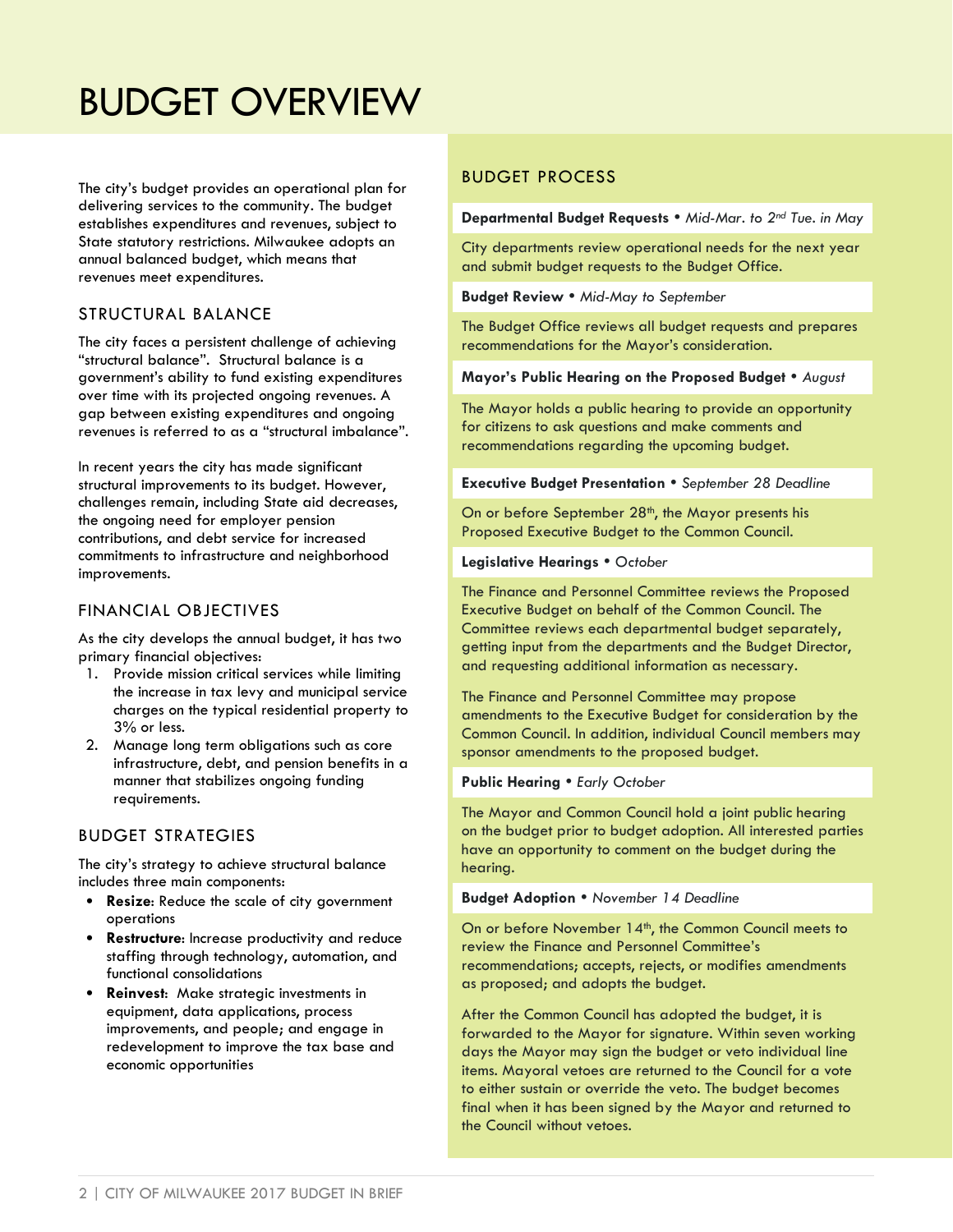## BUDGET STRUCTURE

The City of Milwaukee uses fund accounting to ensure compliance with finance-related legal requirements. A fund is a group of related accounts that is used to maintain control over resources that have been segregated for specific activities or objectives. The city's budget is divided into two groups of funds: Property Tax Supplemented Funds and Special Revenue Funds.

#### PROPERTY TAX SUPPLEMENTED FUNDS

#### \$1.18 billion

#### **General City Purposes Fund \$633 million**

Funds the general operations of the city. This includes departmental expenses and expenses for employee health care benefits and workers compensation. 44% (or \$115 million) of the 2017 tax levy is allocated to general city purposes.

#### **Employee Retirement Fund \$105 million**

Funds payment of employer pension contributions, social security contributions, and the city's supplemental deferred compensation plan. 30% (or \$78 million) of the 2017 tax levy is allocated to retirement provisions.

#### **Capital Improvements Fund \$151 million**

Funds the purchase, construction, enhancement, or maintenance of physical infrastructure systems, facilities or equipment, or redevelopment. Infrastructure systems include bridges, streets, alleys, sidewalks, street lighting, and traffic control. Water, sewer and parking infrastructure expenses are funded in the respective enterprise funds.

#### **City Debt Fund \$282 million**

Funds the principal and interest on bonds issued by the city to finance capital improvements. 25% (or \$66 million) of the 2017 tax levy is allocated to capital and debt service.

#### **Contingent Fund \$5 million**

Funds unanticipated emergencies and purposes not otherwise provided for in the budget. About 2% of the 2017 tax levy is allocated to the Contingent Fund.

### SPECIAL REVENUE FUNDS

\$358 million

#### **Enterprise Funds \$304 million**

Enterprise funds are segregated funds that support "business-type" operations financed primarily by user charges. They include the following:

*Water Works \$131 million* The Water Works is a city owned utility whose fees are regulated and approved by the State's Public Service Commission. Funds all activities necessary to provide water services to city residents and 15 other municipal customers. Activities include administration, billing and collection, operations, maintenance and financing.

*Sewer Maintenance Fund \$109 million* Funds operations and capital improvements of the city's sewer system as well as general fund operations pertaining to storm water management. The two primary revenue sources paid by users are the Local Sewerage Charge (\$29.8 million) and the Local Storm Water Charge (\$32.16 million).

*Parking Fund \$53 million* Funds administrative and operations costs for parking services, including construction and maintenance of parking lots, meters and structures. Revenue is generated through citations, parking meters, parking permits, rentals and leasing of parking facilities.

*Economic Development Fund \$12 million* Funds economic development purposes including Business Improvement Districts (BIDs) and Neighborhood Improvement Districts (NIDs).

#### **Grant and Aid Fund \$45 million**

Accounts for Federal, State, and other grants whose proceeds are legally restricted to expenditures for specific purposes.

### **County Delinquent Tax Fund \$8 million**

Acts as a reserve against uncollected County delinquent property taxes.

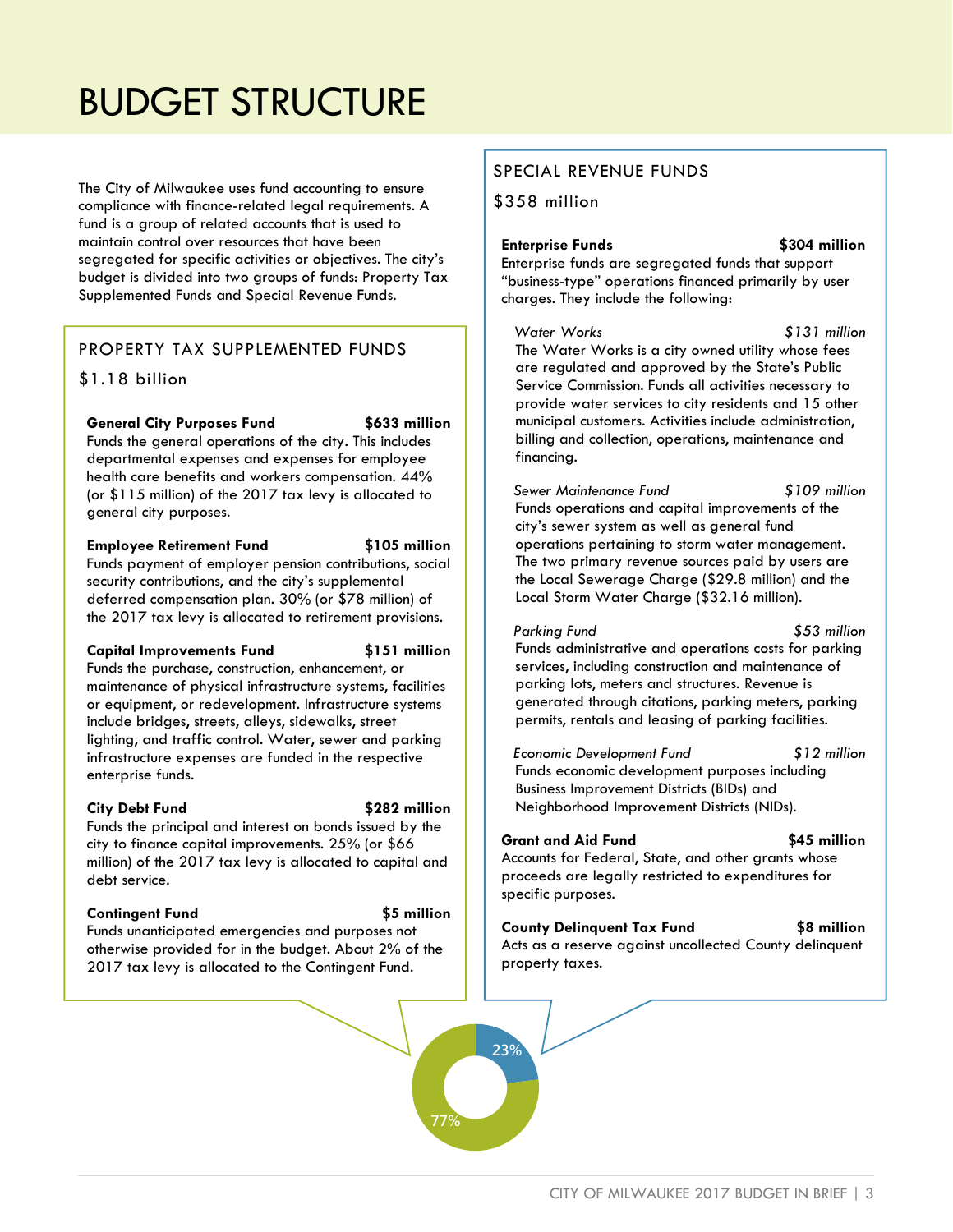### REVENUES

The city generates revenue from several sources. The largest revenue sources are property taxes, intergovernmental revenue, general fund user charges, and enterprise fund user charges. These revenues constitute 56% of the entire \$1.53 billion budget. Property taxes, intergovernmental revenue, and general fund user charges also comprise 80% of the \$633 million General City Purposes budget.

The City of Milwaukee is unusual in its reliance on three primary revenue sources for general city purpose revenues. Most cities with a population of 300,000 or more have a more diverse revenue portfolio. While Milwaukee's total revenue per capita is significantly less than that of most comparably-sized cities, Milwaukee's unusually narrow revenue portfolio results in relatively high property taxes.

Wisconsin's tax system is designed to assess sales, income, and various business and excise taxes, and redistribute them to municipal governments as "shared revenue." This distribution is intended to provide municipal governments a similar ability to raise revenue using reasonable tax rates regardless of their property tax wealth.

However, over the last 20 years the State's fiscal support of municipal governments has changed considerably. Although State general purpose tax collections have grown 59% since its 2004 fiscal year, the Shared Revenue payment to Milwaukee has decreased 8.7% during this period. This represents a 29% decrease when taking inflation into account.

#### MAJOR SOURCES OF TOTAL BUDGET REVENUE

#### **Property Taxes** \$263.8 million

Property taxes are levied on the assessed value of all general property located in the city, excluding property that is exempt from the property tax. Of this amount, 48% or \$126 million is allocated to two non-discretionary purposes: debt service and the employer pension contribution. Property taxes are 17.2% of total budget revenues.

#### **Intergovernmental Revenue** \$265.3 million

Intergovernmental revenue includes revenues received from the State government. The largest amount of State aid received by the city is State Shared Revenue, at \$219 million. Intergovernmental revenues are 17.3% of total budget revenues.

#### **General Fund User Charges** \$127.0 million

State statutes authorize local governments to recover the cost of current services and regulatory activities from service users and the regulated entities. The City has increasingly relied on user charges over the last 15 years, largely in response to State aid reductions. This revenue enables the allocation of property tax revenues and State aids to departments with low cost recovery potential, such as Police, Fire, Library, and Infrastructure services. The Local Solid Waste Charge (\$37.9 million) is the largest user charge in the 2017 General Fund Budget. General Fund user charges are 8.3% of total budget revenues.

#### **Enterprise Fund User Charges** \$196.8 million

These revenues include Water Works operating (rate) revenue (\$92.4 million), subject to Public Service Commission approval; Sewer Maintenance Fund charges (\$63.6 million); and Parking Fund current revenues (\$40.8 million).

#### **Other Sources**

A complete listing of other sources of revenue is provided in the 2017 Plan and Budget Summary. Other sources of revenue include borrowing proceeds, Tax Incremental revenues, Business Improvement District assessments, grants, fines and forfeitures, and licenses and permits, among others.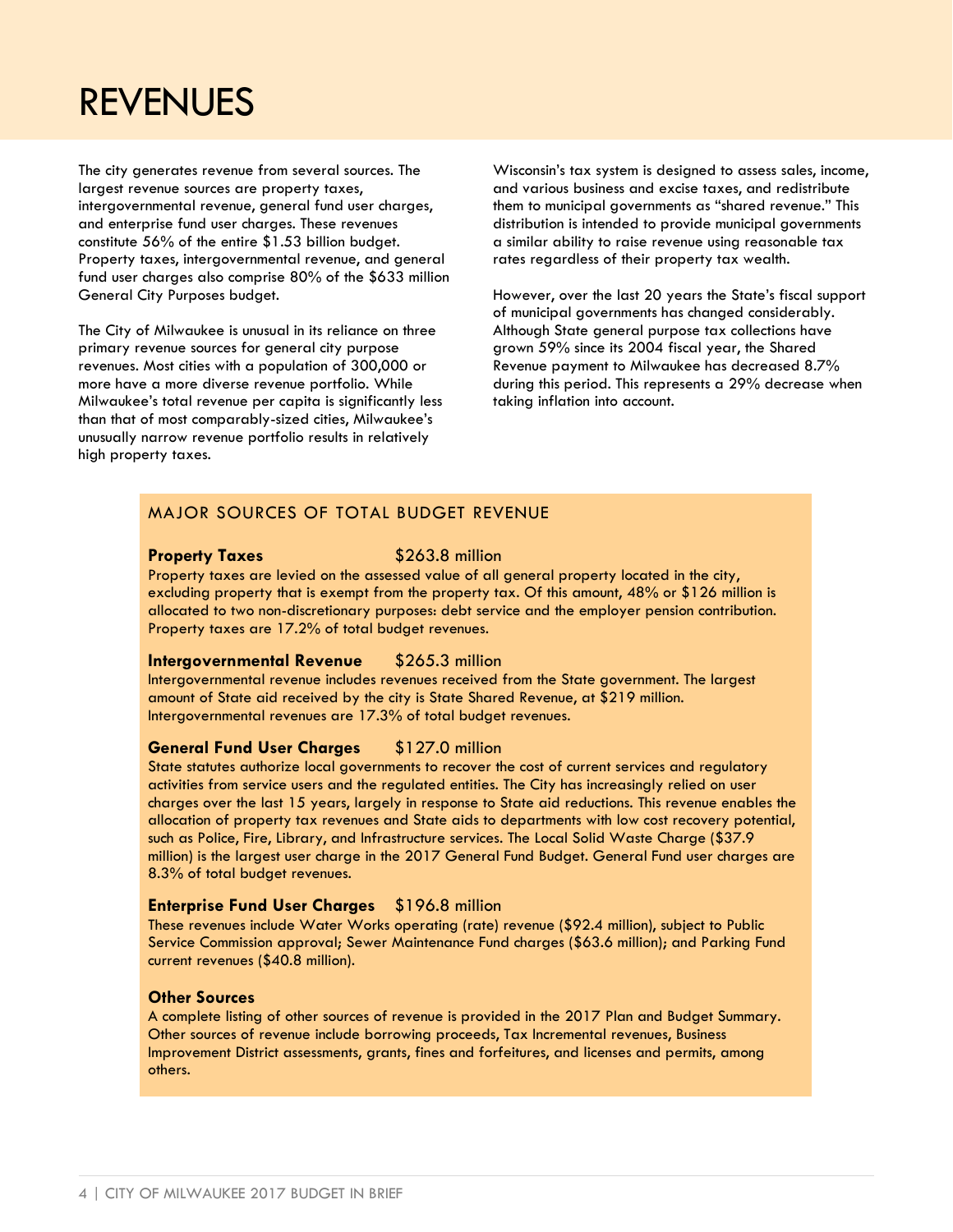### **PROPERTY TAX LEVY**

The city's property tax levy for the 2017 budget is \$263.8 million. It is important to note that the property tax levy for "city government purposes" represents 35% of the total tax levy paid by Milwaukee property taxpayers. The remainder of the total \$756.6 million tax levy is allocated as follows:

- Milwaukee Public Schools: 37%
- Milwaukee County: 17%
- **•** Milwaukee Metropolitan Sewerage District: 6%
- **Milwaukee Area Technical College: 4%**
- $\bullet$  State Forestry:  $\leq 1\%$

The 2017 budget tax rate for the City of Milwaukee is \$10.75 per \$1,000 of assessed value, a 14 cent increase from the 2016 budget rate. The overall 2017 tax rate for Milwaukee property owners is \$28.7, a 65 cent decrease from last year.

#### TAX LEVY VS. TAX RATE

There is an important difference between tax levies and tax rates. The tax levy represents the dollar amount of property tax revenue in a local government's budget. The tax rate is the **amount** assessed against each \$1,000 of assessed value of property subject to the property tax. The tax rate is set at an amount required to generate the total tax levy revenue included in a local government's annual budget.

#### 2017 CITY PROPERTY TAX LEVY DISTRIBUTION BY PURPOSE



The largest proportion of the 2017 city property tax levy is used for general city purposes, followed by retirement provisions, and capital/debt service.

### **MUNICIPAL SERVICES CHARGES**

Milwaukee Water Works manages billing for water charges, Milwaukee Metropolitan Sewerage District (MMSD) service, and City of Milwaukee municipal services. The Milwaukee Municipal Services Bill includes nine charges:

#### **Milwaukee Water Works Charges**

 Water Service Charge and Water Usage Charge: The cost of Milwaukee water service is one cent per two gallons, including water use and service charges and the public fire protection charge which pays for hydrant maintenance. Water use and service charges for the average single family Milwaukee customer are \$57 per quarter, or \$228 per year.

#### **MMSD Charges**

 MMSD Sewer Treatment Service Charge and MMSD Sewer Treatment Usage Charge: The city collects MMSD user charges for operations from customers based in the city and transmits the revenue to the sewerage district, which is a separate governmental entity. The average Milwaukee residential customer pays \$127.87 annually for MMSD service. MMSD levies its own property tax for its capital improvements budget.

#### **City of Milwaukee Municipal Services Charges**

- Local Sewerage Charge: A charge for city sewer services based on water usage.
- Storm Water Management Charge: A charge for storm sewer management services based on the amount of impervious surface area of a property.
- Snow and Ice Removal Charge: A charge per foot of street frontage for all property that partially offsets the cost of snow and ice control operations. This is an annual charge that appears on the last bill of the year.
- Solid Waste Charge: This charge funds operations for garbage collection, recycling, the self-help centers, and other solid waste services.
- Extra Garbage Cart Charge: Units with more than one garbage cart are charged \$15 per quarter per extra cart.

#### **Average Annual 2017 Municipal Services Charges:**

| Local Sewerage Charge         | \$93  |
|-------------------------------|-------|
| Storm Water Management Charge | \$81  |
| Snow and Ice Removal Charge   | \$38  |
| Solid Waste Charge            | \$203 |
| Total                         | \$415 |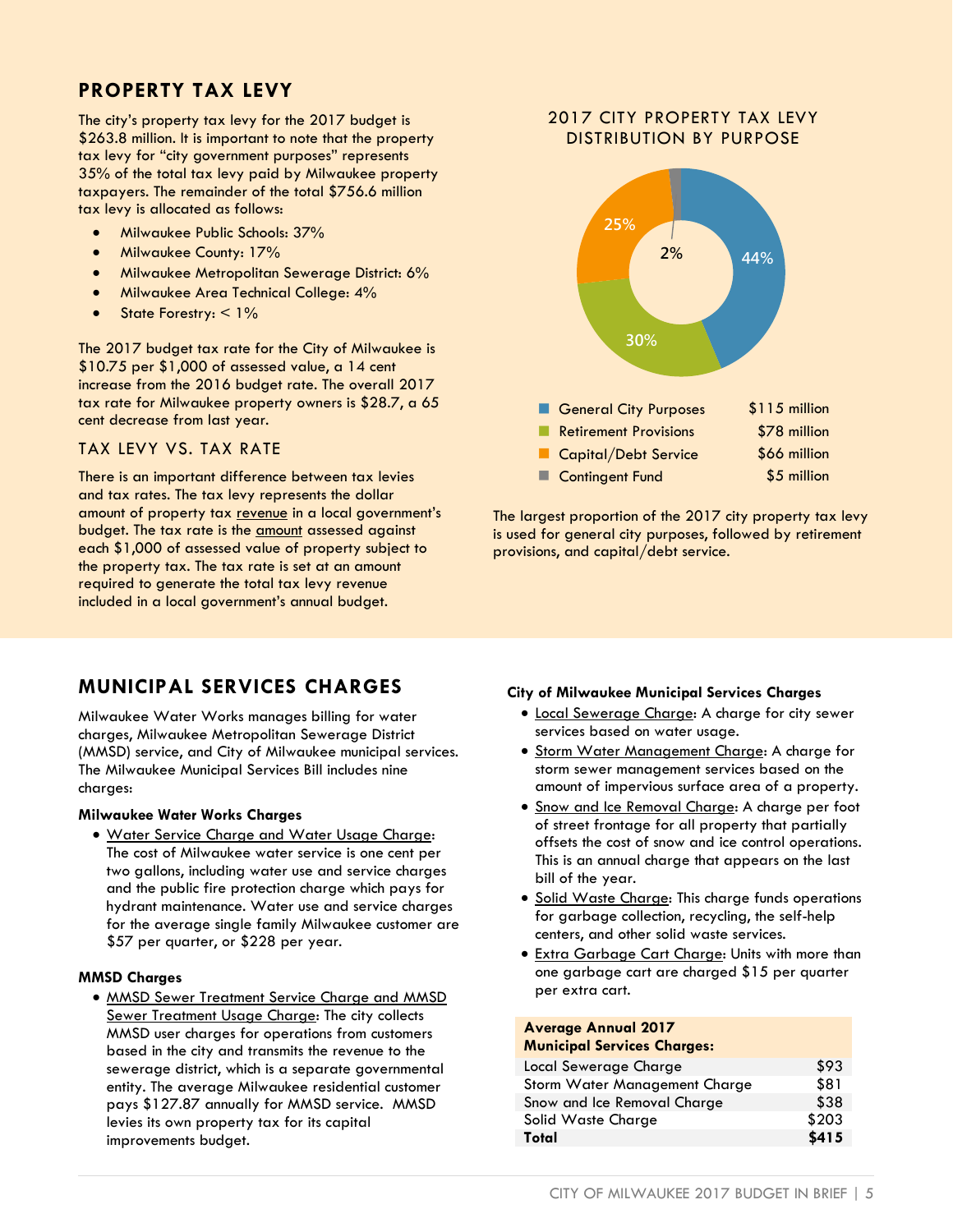## EXPENDITURES

The following summarizes 2017 budgeted city expenditures by major category: public works, public safety, neighborhoods and development, general government, culture and recreation, health, debt, and retirement benefits.

#### PUBLIC WORKS \$412 million

Nearly 27% of the overall budget is devoted to public works-related spending. This includes maintenance of the city's streets, sewers, and facilities and services such as garbage collection, snow and ice control, forestry, and water works. The General City Purposes Fund includes \$119.8 million for public works-related spending.

#### *2017 Budget Highlights*:

- **\$71.5 million for core infrastructure programs** including streets, bridges, street lighting, and sewers. Funding improves pavement and bridge conditions, reduces street lighting outages, and protects public health and the environment.
- DPW collects waste weekly from approximately 191,000 households. In 2015, approximately 181,000 tons of residential solid waste were collected. In addition, 25,191 tons of recyclables and 32,141 tons of compost and other materials, or 25.6% of residential waste was diverted from landfills. The 2017 budget continues these service levels at a cost of approximately \$39.6 million.
- Fund 15 miles of water main replacement and initiate an approach to replacing lead water service lines.
- \$16 million to improve the condition and extend useful life for 30 miles of local streets and high traffic streets serving commercial corridors. This improves street quality and supports neighborhood development.
- \$1 million to replace outdated series circuitrybased street lights with multiple circuitry, in order to reduce electrical outages in areas with the most frequent problems.
- \$33 million to relay or line 23 miles of local sewers, targeting areas with the greatest risk of sewer backups.





#### PUBLIC SAFETY \$404 million

Approximately 26% of the budget is devoted to public safety-related expenses. This includes expenses for the Police Department, Fire Department, Fire and Police Commission, and Municipal Court.

*2017 Budget Highlights*:

- Fund an average annual sworn Police strength of 1,888, maintaining the 2016 level. The Budget includes \$23 million in additional wage funding required by new collective bargaining agreements with the Police unions.
- \$1,050,000 in the Police Department to continue deployment of body worn cameras.
- The Police Department's Project Safe Neighborhoods initiative utilizes a grant award of \$295,000 to reduce firearm related homicides and non-fatal shootings, improve the prosecution of perpetrators of gun violence, and increase intelligence on prolific firearm offenders.
- \$150,000 to work with community partners to develop a neighborhood block watch program. This will increase grass roots capacity and involvement with the police to reduce automobile-based drug trafficking.
- Continue the Fire Department's impressive emergency response capacity. The Department's response times for fire suppression and emergency medical services are consistently superior to national standards and its Emergency Medical Services program achieves very high survival rates for victims of penetrating trauma.

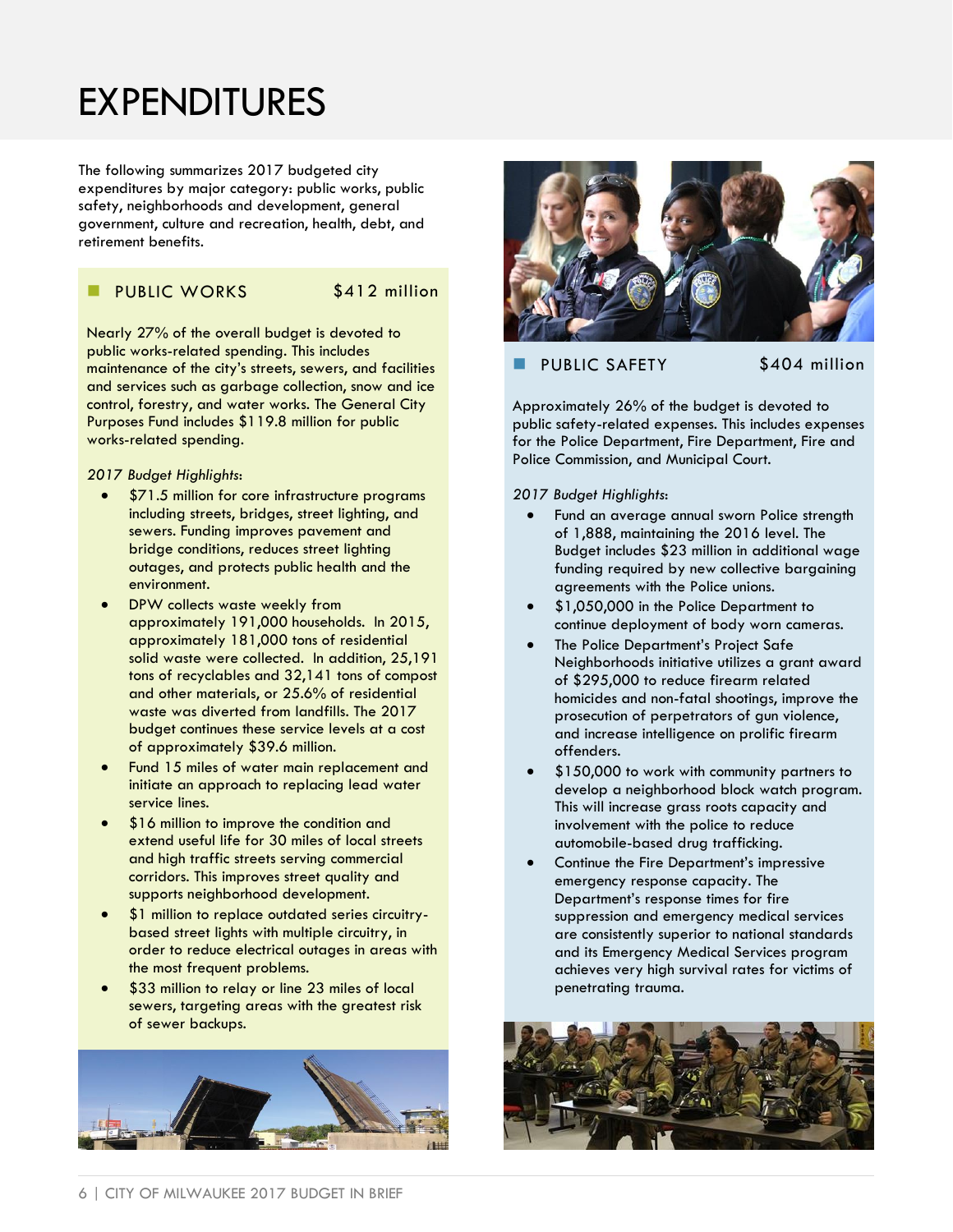#### CITY DEBT \$282 million

Approximately 18% of the budget funds principal and interest payments for city borrowing. The tax levy share for debt in 2017 is \$65.3 million or 25% of the total tax levy. The debt budget also includes revenues of \$28.4 million from tax increments, which offset the borrowing costs associated with Tax Increment Finance redevelopment projects.



 NEIGHBORHOODS & NEIOIIDOKIIOODS & \$175 million

About 11% of the budget is devoted to spending for neighborhoods and development. This includes expenses for the Department of City Development, Department of Neighborhood Services, Port of Milwaukee, Board of Zoning Appeals, as well as several special purpose accounts.

#### *2017 Budget Highlights*:

- The Strong Neighborhoods Plan encourages the purchase of and investment in city-owned properties to revitalize the housing stock and increase home ownership. The Strong Homes Loan and Compliance Loan programs enable repairs and improvements to approximately 160 privately-owned homes in 2017.
- Take aggressive action to generate redevelopment and tax base growth by collaborating with private sector partners on projects such as the Menomonee Valley Business Park, the Brewery, Reed Street Yards, Century City, and the expansion of the Northwestern Mutual Life Insurance headquarters.

#### GENERAL GOVERNMENT

\$108 million

Approximately 7% of the budget is used for general government spending, including expenses for the Department of Administration, Assessor's Office, City Attorney, City Clerk, Comptroller's Office, Election Commission, Department of Employee Relations, Mayor's Office, and Treasurer's Office.

#### **RETIREMENT BENEFITS** \$105 million

The City has a home rule defined-benefit pension plan, the City of Milwaukee Employes' Retirement System (CMERS). This budget section includes the employer pension contribution to the CMERS (\$61 million in 2017) and the employer share of funding for Social Security and Medicare for covered employees.

#### CULTURE & RECREATION \$27 million

About 1.75% of the budget is devoted to spending for culture and recreation. This includes expenses for the Milwaukee Public Library as well as several special purpose accounts.

#### *2017 Budget Highlights*:

- \$1.95 million for several branch library improvements, including \$1.6 million for ongoing branch library replacement programs. This includes funding for the Forest Home and Mill Road mixed use library programs and renovation of the Capitol and Martin Luther King libraries.
- Funding for all neighborhood libraries to offer service 6 days a week.



#### HEALTH \$21 million

Roughly 1.4% of the budget is devoted to public health-related spending. This includes expenses for the Milwaukee Health Department.

#### *2017 Budget Highlights*:

- The Health Department is a leader in proactive and preventive approaches to childhood lead poisoning. The department received 2017 funding for a new \$3.4 million federal HUD grant to continue the goal of abating 600 housing units.
- Create a new special fund to provide water filters to households with children ages six or younger that have lead water service lines.
- The Office of Violence Prevention received a \$5 million federal grant for a Resiliency in Communities After Stress and Trauma program.